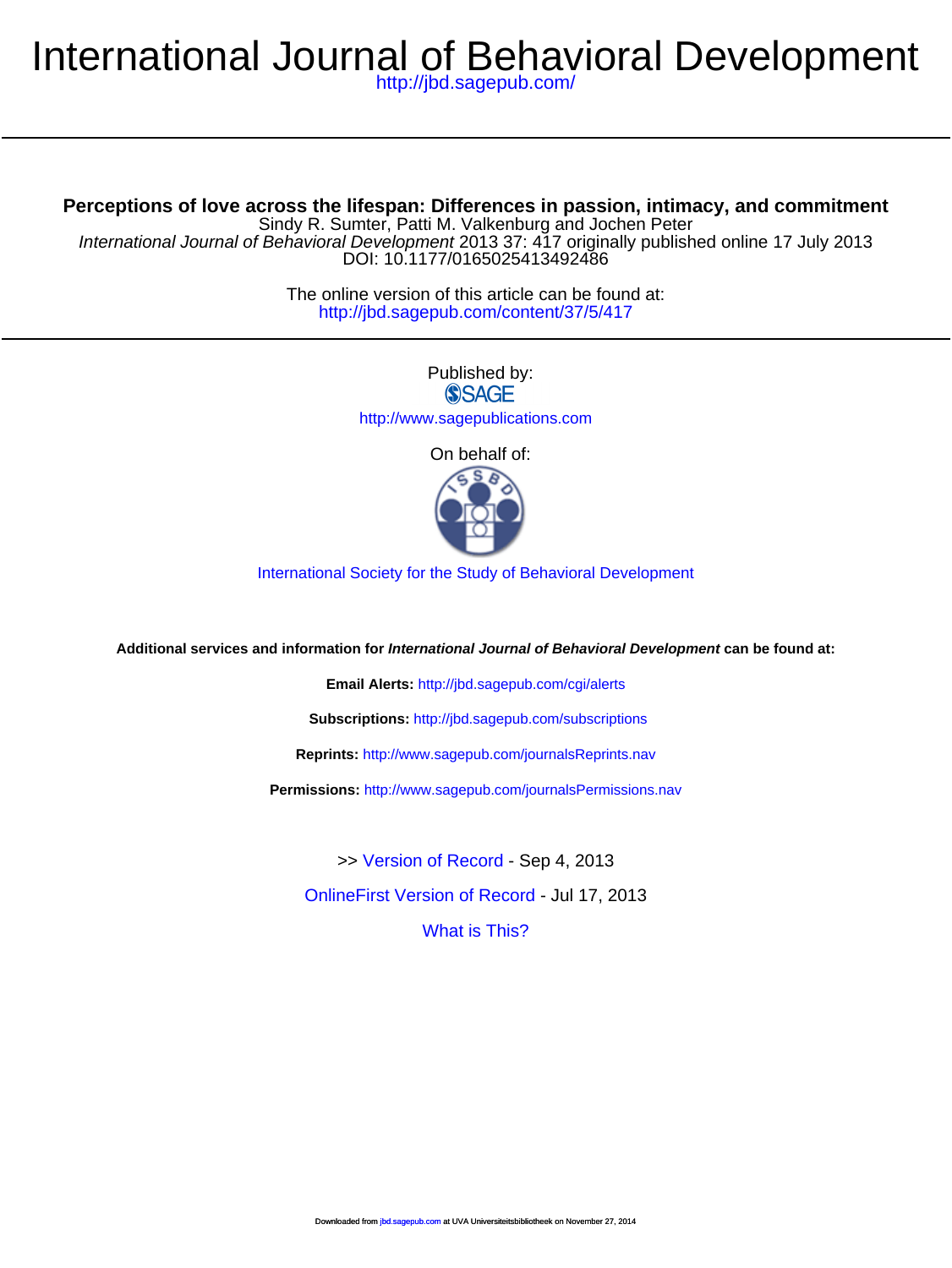

# Perceptions of love across the lifespan: Differences in passion, intimacy, and commitment

International lournal of Behavioral Development 37(5) 417–427 © The Author(s) 2013 Reprints and permissions: [sagepub.co.uk/journalsPermissions.nav](http://www.sagepub.co.uk/journalsPermissions.nav) DOI: 10.1177/0165025413492486 [ijbd.sagepub.com](http://ijbd.sagepub.com)



# Sindy R. Sumter,<sup>1</sup> Patti M. Valkenburg,<sup>1</sup> and Jochen Peter<sup>1</sup>

#### Abstract

This study investigated perceptions of love across the lifespan using Sternberg's triangular theory of love, which distinguishes between passion, intimacy, and commitment. The study aimed to (a) investigate the psychometric properties of the short Triangular Love Scale (TLS-short) in adolescents and adults (see Appendix), and (b) track age and gender differences in the three love components of the TLS-short in a sample of 12- to 88-year-olds ( $N = 2791$ ). The three-factor structure of the TLS-short was confirmed in both the adolescent and adult sample. Adolescents (12–17 years) reported lower levels of all love components compared to young adults (18–30 years). Late adults (50+) reported lower levels of passion and intimacy, but similar levels of commitment compared to young (18–30 years) and middle adults (30–50 years). Gender differences in the perceptions of all three love components were present but less sizeable than suggested in popular accounts and earlier academic research.

#### Keywords

age differences, gender differences, lifespan, love, romantic relationships

Love is an integral part of the human experience. The trials and tribulations associated with love have been documented widely in popular culture, self-help books, and academic research (e.g. Schoenfeld, Bredow, & Huston, 2012). The presence or absence of love can have strong effects on people's relationship satisfaction (e.g. Fehr, 2001; Meeks, Hendrick, & Hendrick, 1998) and their overall mental well-being (Sprecher & Fehr, 2006). Although adolescence is the time that romantic love first develops (Collins, 2003), little is known about individual perceptions of love among boys and girls during and after adolescence. To better understand the development of romantic relationships, it is crucial to investigate how boys and girls perceive love in those first romantic relationships, and how these perceptions compare to the love perceptions of men and women in the later stages of the lifespan. To investigate age and gender differences in love perceptions from a lifespan perspective is the main aim of the current study.

Research on individual perceptions of love has mainly focused on adults (e.g. Berscheid, 2010; Hazan & Shaver, 1987; Hendrick & Hendrick, 1986; Langeslag, Muris, & Franken, 2012; Neto, 2012; Rubin, 1970; Sternberg, 1986). Perceptions of love during adolescence have only been a topic of interest for about a decade (for a review see: Collins, Welsh, & Furman, 2009). However, in the earliest studies on love, researchers already documented that love does not only change as a relationship progresses, but that it is also experienced and expressed differently by different age groups (e.g. Montgomery & Sorell, 1997; Beigel, 1951; Knox, 1970; Winch, 1952). To our knowledge, a study on lifespan developmental differences in these perceptions is still lacking. In the current study we investigated age differences in perceptions of love among 12- to 88-year-olds. More specifically, we compared perceptions of love among males and females in six developmental periods: early (12– 13 years), middle (14–15 years), and late adolescence (16–17 years), and young (18–29 years), middle (30–49 years), and late adulthood  $(50+)$ . These age groups have been used in previous studies on adolescence (e.g. Steinberg, Cauffman, Woolard, Graham, & Banich, 2009) and adulthood (e.g. McCrae et al., 1999; Tanner, Arnett, & Leis, 2009).

## Triangular theory of love: Passion, intimacy, and commitment

Several models and instruments are available to assess individual perceptions of love (e.g. Hatfield & Rapson, 1994; Hendrick & Hendrick, 1986; Hendrick & Hendrick, 2002; Rubin, 1970; Sternberg, 1986). In the current study, we adopted Sternberg's (1986, 1997) Triangular Theory of Love. The Triangular Theory of Love proposes that the three components of love – passion, intimacy and commitment – are motivational needs that are present in a relationship to different degrees (Sternberg, 1986, 1997). The components capture the way people interact with and feel towards their current, past, or future romantic partner. Passion reflects the physical attraction and arousal between romantic partners, and a need for physical proximity. Intimacy encompasses feelings of mutual trust and connectedness within a romantic relationship. These feelings allow partners to engage in mutual self-disclosure, and to share their secrets and most intimate feelings with each other. Finally, commitment refers to the conception or decision that the current relationship will last.

<sup>1</sup> University of Amsterdam, The Netherlands

#### Corresponding author:

Sindy R. Sumter, Amsterdam School of Communication Research/ASCoR, Kloveniersburgwal 48, 1012 CX Amsterdam, The Netherlands. Email: s.r.sumter@uva.nl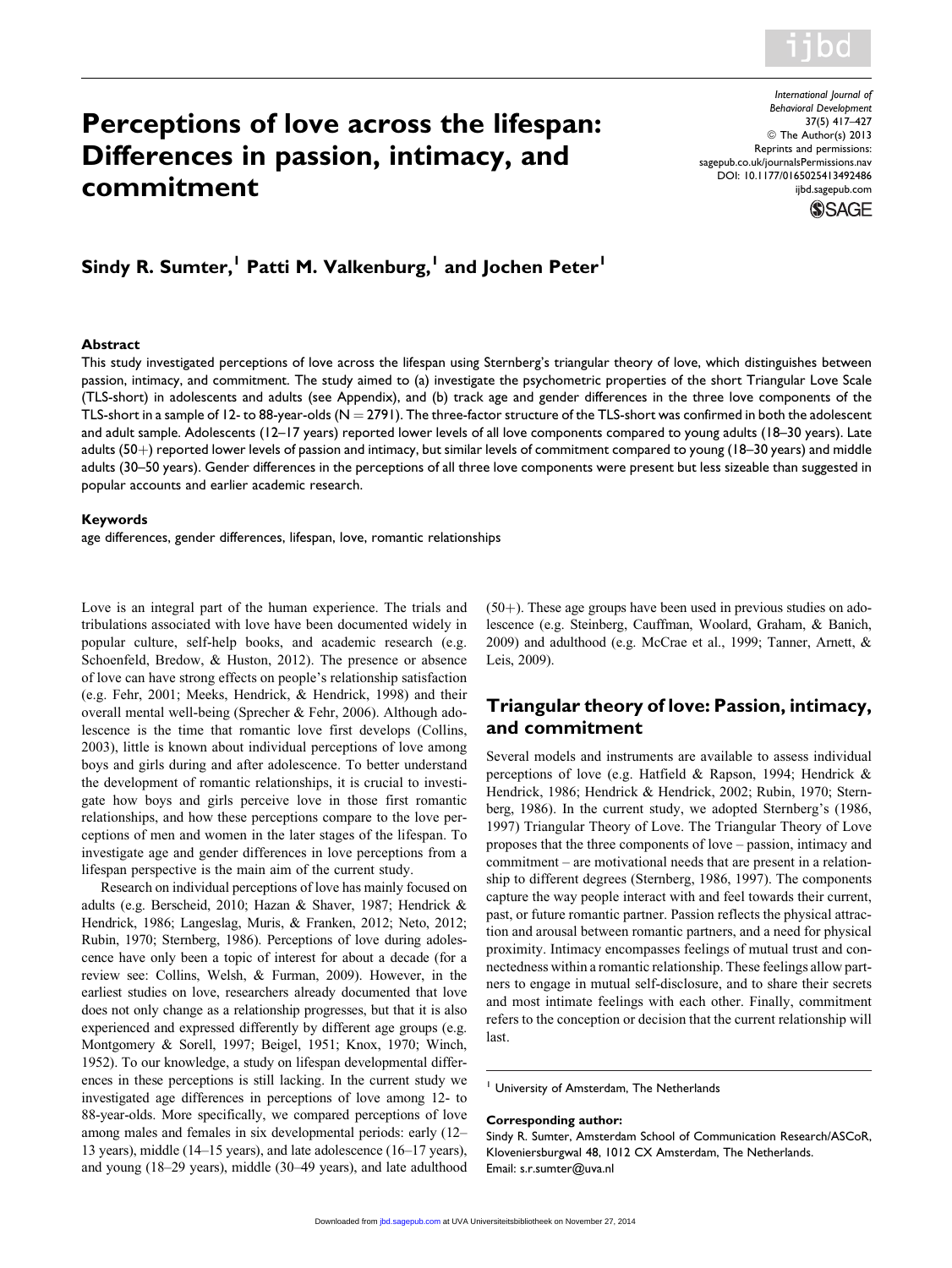Different combinations of the three love components are possible and result in several so-called love styles (Sternberg, 1997). Successful and satisfying romantic relationships are characterized by balanced levels of passion, intimacy, and commitment (Sternberg, 1997). In addition, the three love components are dependent on relationship status, that is, being in or out of a relationship, and they follow a certain sequence within a relationship. For example, according to Sternberg (1997), the early stages of a relationship are characterized primarily by passion. After this stage, intimacy and commitment are expected to increase. Recently, some have argued that although intimacy and commitment become more important during the advanced stages of a relationship, this does not necessarily occur at the expense of passion (Acevedo & Aron, 2009). Rather, when relationships mature all love components may increase and, as a result, strengthen the relationship.

All three components of love can be assessed with the Triangular Love Scale (TLS; e.g. Lemieux & Hale, 1999; Sternberg, 1997). Construct validity of the TLS is acceptable. The TLS is related to other measures of love and predictive of relationship satisfaction (e.g. Lemieux & Hale, 1999; Sternberg, 1997). The most recent version of the TLS is available for adults and adolescents, which allows us to use the same measure for both our adolescent and adult samples (Lemieux & Hale, 1999; Overbeek et al., 2007).

## Age and perception of love: A lifespan perspective

We adopted a lifespan approach to formulate our expectations regarding age differences in love. Our lifespan approach to love perceptions follows the tradition of lifespan approaches to social relationships in general (e.g. Fingerman & Lang, 2004; Luong, Charles, & Fingerman, 2011). Lifespan psychologists argue that age differences in behavior and perceptions are due to various variables, including development, motivational changes, life experiences, and changes in social context (e.g. Fingerman & Lang, 2004). Lifespan studies have shown, for example, that, in comparison to younger adults, older adults are more satisfied with their social relationships. Using the Socioemotional Selectivity Theory (Carstensen, Isaacowitz, & Charles, 1999), lifespan psychologists argue that this increase in relationship satisfaction is due to changes in people's temporal horizon (Luong, Charles, & Fingerman, 2011). When adults grow older, they are less concerned with the future and more focused on the present. Consequently, they spend more time and effort in fewer relationships, which may enhance perceptions of intimacy and commitment in this stage of life.

In the tradition of the lifespan approach, authors who study love among adults have also stressed that during different developmental stages new values, responsibilities and experiences emerge, and these affect how individuals experience love during the early and later stages of adulthood (Neto, 2012). The lifespan approach seems to focus on changes in adulthood, but it can also be used to better understand changes during adolescence.

## Empirical evidence for age differences in love perceptions

#### Passion

Adolescence is characterized by biological and psychosocial changes that may be of importance to adolescents' experience of passion. As puberty brings about strong motivational changes, adolescents become strongly driven by their passions and act more impulsively in social situations (Dahl, 2004). Based on this research, we expect that during adolescence passion will increase significantly, and will be more salient than intimacy and commitment. Furthermore, passion may function as a developmental precursor of intimacy and commitment during adolescence, in the same way as passion is a temporal precursor of intimacy and commitment in romantic relationships (Connolly & Goldberg, 1999).

Empirical studies of age differences in passion during adolescence show mixed results. Some studies reported no age differences (e.g. Shulman & Scharf, 2000), others studies reported a decrease with age (e.g. Connolly, Craig, Goldberg, & Pepler, 1999; Galotti, Kozberg, & Appleman, 1990), and again others an increase with age (e.g. Ha, Overbeek, de Greef, Scholte, & Engels, 2010).

Whereas adolescence is considered to be a time when passions are ignited (Dahl, 2004), adulthood is related to a reduction of physiological arousal and consequently a time when passions are trimmed down (Carstensen & Charles, 1999). These physiological changes that occur throughout adulthood suggest that older adults report lower levels of passion than younger adults. In line with this expectation, most studies show that passion becomes less prominent during adulthood. However, this decrease in passion is small (e.g. Ahmetoglu et al., 2010). For instance, older women and men still reported moderate to high levels of passionate (Hatfield et al., 1984) and erotic love (Grote & Frieze, 1998), even though these levels were slightly lower than during earlier stages of development.

#### Intimacy

Intimacy is a primary developmental milestone during adolescence and advances in intimacy during this period are observed in many studies (Buhrmester & Furman, 1987). In line with these findings, the majority of studies on love seem to support increases in selfreported intimacy in romantic relationships during adolescence (e.g. Connolly et al., 1999; Ha et al., 2010).

Following Socioemotional Selectivity Theory (SST), changes in individuals' temporal horizon predict that, in later stages of adulthood, romantic relationships grow more intimate (Luong, Charles, & Fingerman, 2011). However, studies among adults reported no changes or very little change in self-reported intimacy (e.g. Ahmetoglu et al., 2010; Falconi & Mullet, 2003). Thus, we expect that during adolescence age differences will be most pronounced, with early adolescents reporting lower levels of intimacy than late adolescents. Furthermore, age differences in intimacy from emerging adulthood onwards are expected to be limited.

#### Commitment

The majority of studies provide evidence for an increase in commitment during adolescence that continues into adulthood (e.g. Ahmetoglu et al., 2010; Falconi & Mullet, 2003; Ha et al., 2010; but for exceptions, see Connolly et al., 1999; Shulman & Scharf, 2000). The increase in commitment during adolescence follows several developmental transitions. Adolescents spend less time with their parents, while relationships with peers and romantic partners become more central. Transient non-kin relationships are replaced with more stable non-kin relationships, and adolescents slowly adopt more adult-like roles (Collins, 1997). These developments are expected to result in higher levels of commitment. At the same time, in today's society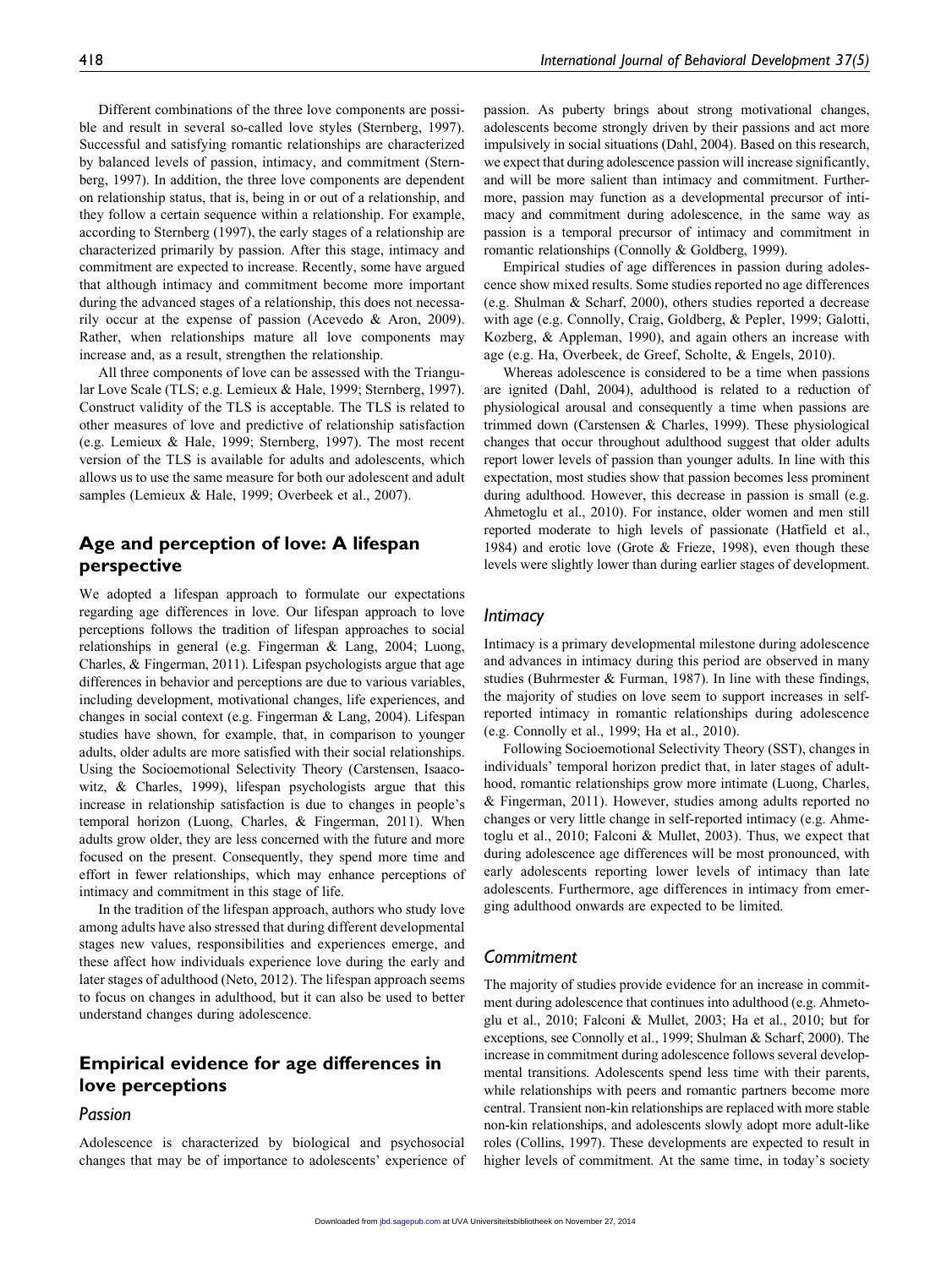adoption of adult roles and responsibilities is postponed (Arnett, 2000), so that we expect young adults to still report lower levels of commitment than middle and late adults. An explanation for an increase in commitment during adulthood is that older adults experience their romantic relationships as more intimate (see SST; Luong, Charles, & Fingerman, 2011),

#### Conclusion

Up to now, studies that investigated love and romantic relationships focused on one specific age group or did not report age differences in their sample (e.g. Feiring, 1996; Gao, 2001; Levesque, 1993; Overbeek, Ha, Scholte, de Kemp, & Engels, 2007). Furthermore, those studies that did report age differences in passion, intimacy, and/or commitment showed mixed results. Thus, based on these studies no definite conclusions can be drawn about age differences in the components of love. However, based on well-documented developmental changes, motivational changes and changes in social context, we can come up with some preliminary hypotheses. We expect age differences in all love components during adolescence, with older adolescents reporting higher levels of passion, intimacy, and commitment than younger adolescents. In addition, we expect modest age differences during adulthood, with adults in later stages of their lives reporting less passion, but more intimacy, and commitment than younger adults.

## Gender and perceptions of love: A social cultural perspective

Perceptions of love are not only expected to differ across the lifespan, but also between males and females. Popular media often emphasize or sometimes even exaggerate the differences between males and females in how they act in love relationships and how they value love (Signorella & Cooper, 2011). For instance, the website of Psychology Today (Formica, 2009) reports: 'Men and women ... tend to approach relationships from vastly different points of reference. It is no secret that men and women operate differently, especially in terms of emotionality.'

Several social-cultural theories explain why males and females may differ in reported perceptions of love (e.g. Hendrick & Hendrick, 2002). These accounts are in line with theories that predict gender differences in behavior in general (Deaux & Major, 1987). For example, the socio-cultural perspective of Schoenfeld, Bredow, and Huston (2012) argues that traditional gender roles determine how men and women should behave, and how they experience romantic relationships. Women are stereotypically expected to be more emotionally expressive, whereas men are expected to value sexual intimacy over emotional intimacy (Schoenfeld et al., 2012). Similarly, the two-cultures perspective (Maccoby, 1998), a theory of gender differences in adolescent peer relations, assumes that boys and girls experience their romantic relationships differently because they are socialized in gender-segregated peer groups. Before adolescents engage in romantic relationships, they spend most of their childhood interacting with same-sex rather than cross-sex peers (e.g. Rose & Rudolph, 2006). These gendersegregated experiences reinforce gender differences and result in different expectations about romantic relationships between the genders (Maccoby, 1998). As a result, girls are more focused on self-disclosure and intimacy, whereas boys are focused less on self-disclosure and more on sexuality and nonverbal and indirect expressions of intimacy (Underwood & Rosen, 2009; Connolly et al., 1999).

## Empirical evidence for gender differences in love perceptions

### Passion

The majority of studies report no gender difference in passion among adolescents (e.g. Connolly et al., 1999; Ha et al., 2010; Levesque, 1993; Shulman & Scharf, 2000) and adults (e.g. Falconi & Mullet, 2003; Gao, 2001; Hatfield & Sprecher, 1986). In the few studies that did report a gender difference in passion, men reported more passion than women (e.g. Ahmetoglu et al., 2010; Feiring, 1996).

#### Intimacy

In line with gender stereotypical conceptions, women generally report higher levels of intimacy than men, but according to a metaanalysis of Dindia and Allen (1992) this gender difference is small. Some recent studies show that girls and women report slightly higher levels of intimacy than men during adolescence (e.g. Shulman, Walsh, Weisman, & Schelyer, 2009) and adulthood (e.g. Ahmetoglu et al., 2010), whereas other studies report no such gender differences (e.g. Connolly et al., 1999; Gao, 2001; Ha et al., 2010).

#### Commitment

With reference to commitment, the findings have been most inconsistent. Some studies reported no gender differences in commitment (e.g. Duffy & Rusbult, 1986; Gao, 2001). When gender differences were observed, some studies found men to report more commitment (e.g. Ahmetoglu et al., 2010; Reedy, Birren, & Schaie, 1981), whereas others showed that women reported more commitment (e.g. Lemieux & Hale, 1999; Duffy & Rusbult, 1986).

#### **Conclusion**

Surprisingly, the evidence for gender differences in the three love components are mixed both during adolescence and adulthood. Most studies provide little evidence for gender differences (e.g. Connolly et al., 1999; Ha et al., 2010; Levesque, 1993; Seiffge-Krenke, 2003). When gender differences are observed, studies seem to support the idea that men report higher levels of passion, lower levels of intimacy and similar levels of commitment compared to women. However, in more recent studies gender differences are even less robust than in earlier ones (e.g. Gao, 2001; Ha et al., 2010).

This small and inconsistent evidence may be due to a gradual decrease of gender differences in today's society (Oliver & Hyde, 1993). However, this assumption has not been verified. Moreover, although gender differences may be small on the aggregate, they may vary across different lifespan stages. Hardly any of the previous studies have investigated how gender interacts with age. This is an important omission, because gender differences in interpersonal behaviors are often more obvious during mid- to late adolescence (Cyranowski & Frank, 2000). Thus, it is likely that gender differences in love's components will be more consistent when we take into account different developmental stages. To investigate these interactions between gender and age is an important aim of the present study.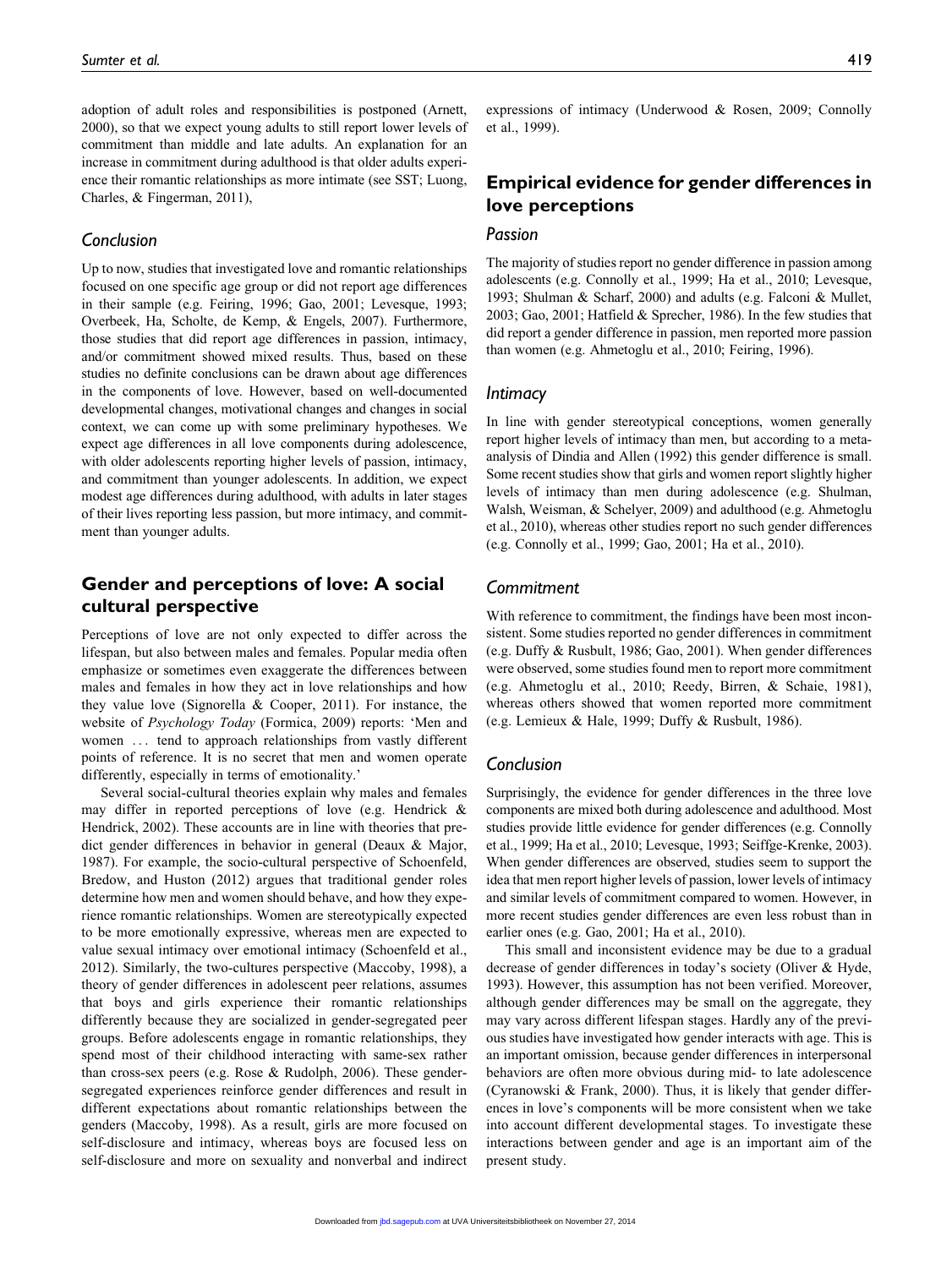#### Current study

The current study investigated the three components of love distinguished by Sternberg (i.e. passion, intimacy, and commitment) among a sample of early, middle, and late adolescents, and among young, middle, and late adults. The three components of love were assessed with a short version of the recently developed Triangular Love Scale for Adolescents, which has been validated for youth aged 10 to 18 (Overbeek et al., 2007). First, we assessed the factor structure and psychometric properties of the shortened Triangular Love Scale in an adolescent and adult sample. Second, we investigated age and gender differences in self-reported passion, intimacy, and commitment with reference to a romantic relationship (Overbeek et al., 2007). We paid special attention to the moderating role of relationship status – overall and in the different age gender groups. After all, perceptions of love may change as a romantic relationship progresses (Rusbult, Olsen, Davis, & Hannon, 2001). In addition, adolescents may score lower on all three components of love merely because they are not romantically involved. To assess the role of relationship status, we investigated whether and to what extent the age and gender effects are moderated by relationship status.

## Method

#### Participants and procedure

The current data were collected through an online survey among a representative sample of 1765 Dutch adolescents (12- to 17-yearolds) and 1026 Dutch adults (18- to 88-year-olds) in May and June 2008. Sampling and fieldwork were conducted by Veldkamp, the largest Dutch survey research institute. Respondents were randomly selected from an existing nationally representative online panel administered by Veldkamp, which consists of more than 110,000 participants. In contrast to online convenience samples with their danger of self-selection biases, the pool of potential respondents was originally sampled randomly from the Dutch population and is continuously updated. Out of this pool, 2092 adolescents and 1267 adults were randomly contacted. A response rate of 84% for the adolescent and of 81% for the adult sample was yielded. Forty-nine percent of the adolescents and 51% of the adults were female. Most of the adolescents (81%) lived with two parents (in line with official Dutch statistics: CBS, 2009). Participants came from urban as well as rural regions all over the Netherlands. Educational levels were equally distributed across the age groups.

Parental consent for participation of respondents younger than 18 years was obtained from the parents before the survey was fielded. At the beginning of the online survey, both adolescent and adult participants were asked for informed consent.We asked participants to fill in the questionnaire in privacy and emphasized that their answers would be analyzed only by the principal investigators. Participants were also informed that they could stop at any time if they wished. Completing the questionnaire took about 20 minutes. Participants received a 5 $\epsilon$ coupon (approx. 7 USD) for their participation. Before the beginning of the study, institutional approval was received.

## **Measures**

Age. Adolescents were divided into three age groups to reflect the developmental stages of early (12–13 years;  $N = 568$ ), middle (14–15 years;  $N = 606$ ), and late adolescence (16–17 years;  $N =$ 591). Adults were also separated into three age groups. The first

Table 1. Percentage of participants with different relationship statuses by age group.

|                       | <b>Relationship Status</b> |                      |                   |  |  |
|-----------------------|----------------------------|----------------------|-------------------|--|--|
| Age groups            | Currently<br>involved      | Has been<br>involved | Never<br>involved |  |  |
| Early adolescence     | 8.47%                      | 42.15%               | 49.38%            |  |  |
| Middle<br>adolescence | 14.36%                     | 48.68%               | 36.96%            |  |  |
| Late adolescence      | 26.69%                     | 42.74%               | 30.57%            |  |  |
| Young adulthood       | 60.82%                     | 9.36%                | 29.82%            |  |  |
| Middle adulthood      | 82.21%                     | 8.41%                | 9.38%             |  |  |
| Late adulthood        | 73.74%                     | 21.69%               | 4.57%             |  |  |

group included all adults between 18 and 29 years, and reflected young adulthood ( $N = 171$ ). The second and third adult group reflected middle (30–49 years;  $N = 416$ ) and late adulthood  $(50+; N = 439).$ 

Relationship status. All participants were assigned to one of three groups that reflected their romantic history and current relationship status. A distinction was made between participants who (1) were currently romantically involved, (2) were not romantically involved but had been before, or (3) had never been romantically involved. The age by relationship status distribution can be found in Table 1.

Triangular love scale. We used a short version of the Dutch Triangular Love Scale for Adolescents to measure self-reported passion, intimacy, and commitment in a relationship (Overbeek et al., 2007). This adolescent version was adapted from Lemieux and Hale's Triangular Love Scale (1999). The items are adapted for adolescents, while at the same time keeping the content identical. Thus, all items are expected to be relevant to both adolescents and adults. Negatively phrased items were rewritten and some words were simplified.

Overbeek et al. (2007) validated the scale for an adolescent sample. A Confirmatory Factor Analysis conducted by Overbeek et al. provided support for a three-factor solution and all scales showed good reliability (Cronbach's alpha  $\geq .80$ ). Furthermore, all components were positively related to adolescents' satisfaction with their romantic relationships and length of their relationship. However, Overbeek et al. reported that some items had lower factor loadings than expected. These items might have been more relevant for romantic relationships during adulthood than adolescence. As a result, we used the four items with highest factor loadings in Overbeek et al.'s study for each subscale (see Table 2 for the exact items). The wording of the items was dependent on the relationship status of the participant (i.e. never been in a romantic relationship, one or more past romantic relationships, or currently in a romantic relationship). All three versions of the scale can be found at www.ccam-ascor.nl. Responses to the 12 items ranged from  $1$  (= very untrue) to  $5 (= very true)$ .

## Results

## Psychometric properties of the triangular love scale – short

To investigate the dimensional structure of the short Triangular Love Scale (TLS-short), exploratory factor analyses with Varimax rotation were performed for the two age groups (adolescents versus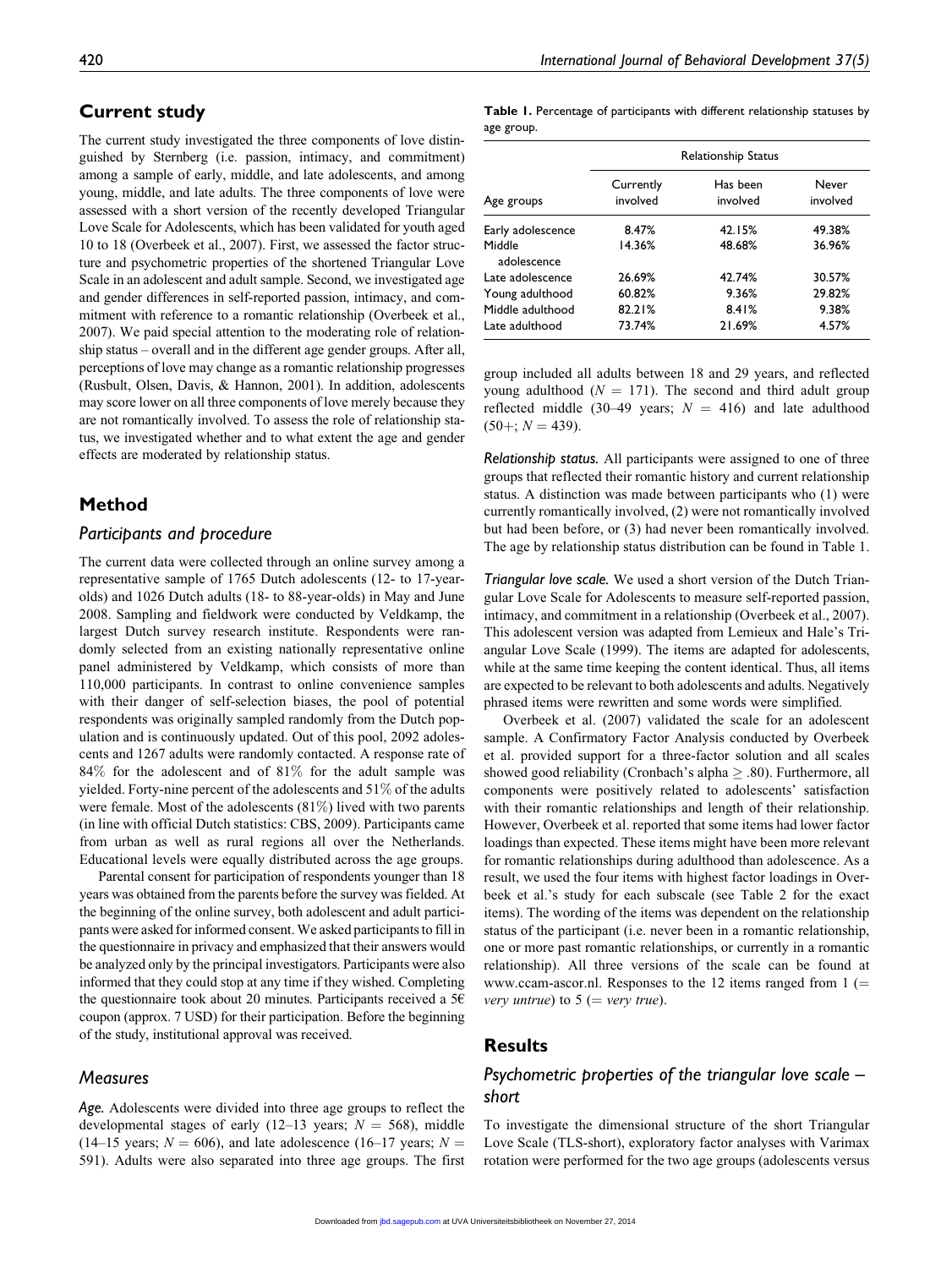|  |  |  |  |  | Table 2. Varimax-rotated factor loadings of the triangular love scale items for adolescents and adults. |
|--|--|--|--|--|---------------------------------------------------------------------------------------------------------|
|--|--|--|--|--|---------------------------------------------------------------------------------------------------------|

|                                                                         | Adolescents |          |            | <b>Adults</b> |                 |            |
|-------------------------------------------------------------------------|-------------|----------|------------|---------------|-----------------|------------|
| Items                                                                   | Passion     | Intimacy | Commitment | Passion       | <b>Intimacy</b> | Commitment |
| I I feel a strong attraction to my partner (passion-1)                  | .70         |          |            | .73           |                 |            |
| 2 I feel aroused by my partner (passion-2)                              | .89         |          |            | .86           |                 |            |
| 3 I find my partner sexually attractive (passion-4)                     | .88         |          |            | .88           |                 |            |
| 4 My partner and I clearly show each other our love (passion-5)         | .71         |          |            | .70           |                 | ا 4.       |
| 5 My partner and I always tell each other personal things (intimacy-1)  |             | .79      |            |               | .78             |            |
| 6 I tell my partner everything (intimacy-2)                             |             | .83      |            |               | .84             |            |
| 7 My partner and I tell each other all our secrets (intimacy-3)         |             | .83      |            |               | .85             |            |
| 8 My partner understands how I feel (intimacy-5)                        |             | .76      |            |               | .70             |            |
| 9 I want my relationship to be never-ending (commitment-2)              |             |          | .88        |               |                 | .86        |
| 10 I never want to have another partner (commitment-4)                  |             |          | .88        |               |                 | .84        |
| III want my relationship with my partner to last forever (commitment-5) |             |          | .90        |               |                 | .86        |
| 12 I am rather with partner than with anyone else (commitment-6)        |             |          | .65        |               |                 | .74        |
| Cronbach's Alpha                                                        | .89         | .88      | .92        | .92           | 91.             | .93        |

Note. The three versions of the triangular love scale can be requested from the first author or found at www.ccam-ascor.nl. References to original items used by Overbeek et al. (2007) are presented in parentheses.

parentheses).

adults) separately. The scree plot indicated a three-factor solution explaining 77.7% of the variance in total among the adolescent sample and 81.2% among the adult sample. The factor loadings for each subscale are presented in Table 1. Only substantial loadings (above .40) are presented in Table 2. None of the subscales had substantial secondary loadings. Finally, all subscales showed good reliability with Cronbach's alphas above .88 for all subscales in both the adolescent and adult sample (see Table 2). The interscale correlations ranged between .58 and .64.

To test whether love's components differed from each other, paired sample t-tests were performed. These tests showed that among adults all love components were significantly different from each other,  $p$ 's < .001. Mean levels of commitment ( $M = 4.26$ , SD  $(0.81)$  were highest followed by passion ( $M = 4.06$ ,  $SD = 0.79$ ) and intimacy ( $M = 3.84$ ,  $SD = 0.86$ ). Adolescents reported similar levels of passion ( $M = 3.58$ ,  $SD = 0.91$ ) and intimacy ( $M = 3.57$ ,  $SD = 0.79$ ), which were both higher than commitment ( $M = 3.42$ ,  $SD = 0.97, p's < .001$ .

## Age and gender differences in love styles

We conducted a Repeated Measures MANOVA with love included as a within-subject variable (i.e. passion, intimacy, and commitment). Age (1 = early adolescence, 2 = middle adolescence,  $3 =$  late adolescence,  $4 =$ young adulthood,  $5 =$  middle adulthood,  $6 =$  late adulthood), gender ( $0 = \text{men}$ ,  $1 = \text{woman}$ ), and relationship status  $(1 =$  currently involved,  $2 =$  currently not involved,  $3 =$  never involved) were included as between-subjects variables. Multivariate statistics were significant for Love, Wilks' $\Lambda = .97, F(2, 2753) =$ 37.33,  $p < .001$ , partial eta squared  $(\eta_p^2) = .026$ , Love  $\times$  Age, Wilks' $\Lambda = .94$ ,  $F(10, 5506) = 18.19$ ,  $p < .001$ ,  $\eta_p^2 = .032$ , Love  $\times$  Gender, Wilks' $\Lambda = .99, F(2, 2753) = 11.84, p < .001, \eta_p^2 =$ .009, and Love  $\times$  Relationship Status, Wilks' $\Lambda = .99, F(4, 5506)$  $= 5.36, p < .001, \eta_p^2 = .004$ . In addition, two three-way interactions were significant, Love  $\times$  Age  $\times$  Gender, Wilks' $\Lambda = .99, F(10, 5506)$  $= 3.07, p < 0.01, \eta_p^2 = .006$ , and Love  $\times$  Age  $\times$  Relationship Status, Wilks' $\Lambda = .98, F(20, 5506) = 3.34, p < .001, \eta_p^2 = .010$ . The interaction Love  $\times$  Gender  $\times$  Relationship Status and the four-way interaction Love  $\times$  Age  $\times$  Gender  $\times$  Relationship Status were not significant.

|                    |            | Men         | Women       | All         |
|--------------------|------------|-------------|-------------|-------------|
| Whole sample       | Passion    | 3.82(0.86)  | 3.69(0.92)  | 3.76 (0.90) |
|                    | Intimacy   | 3.64(0.82)  | 3.70(0.83)  | 3.67(0.82)  |
|                    | Commitment | 3.69(0.99)  | 3.77(1.01)  | 3.73(1.00)  |
| Early adolescents  | Passion    | 3.16(0.90)  | 3.07(0.94)  | 3.12(0.92)  |
|                    | Intimacy   | 3.29(0.81)  | 3.44(0.84)  | 3.37(0.83)  |
|                    | Commitment | 3.13(1.00)  | 3.22(1.00)  | 3.18(1.00)  |
| Middle adolescents | Passion    | 3.71(0.76)  | 3.48(0.92)  | 3.59(0.85)  |
|                    | Intimacy   | 3.49(0.76)  | 3.68(0.79)  | 3.58(0.78)  |
|                    | Commitment | 3.39 (0.93) | 3.43(1.01)  | 3.41(0.97)  |
| Late adolescents   | Passion    | 4.06(0.71)  | 3.97(0.71)  | 4.02(0.71)  |
|                    | Intimacy   | 3.71(0.70)  | 3.76(0.72)  | 3.74(0.71)  |
|                    | Commitment | 3.60(0.86)  | 3.74(0.90)  | 3.67(0.88)  |
| Young adults       | Passion    | 4.26(0.71)  | 4.36 (0.70) | 4.33(0.70)  |
|                    | Intimacy   | 3.87 (0.80) | 4.12(0.75)  | 4.03(0.77)  |
|                    | Commitment | 4.23(0.77)  | 4.37(0.81)  | 4.32 (0.79) |
| Middle adults      | Passion    | 4.21(0.70)  | 4.06 (0.79) | 4.14(0.74)  |
|                    | Intimacy   | 3.91(0.83)  | 3.87(0.80)  | 3.89(0.82)  |
|                    | Commitment | 4.29 (0.77) | 4.29(0.83)  | 4.29 (0.79) |
| Late adults        | Passion    | 4.00 (0.79) | 3.74(0.83)  | 3.87(0.82)  |
|                    | Intimacy   | 3.87(0.86)  | 3.61(0.93)  | 3.74(0.91)  |
|                    | Commitment | 4.20(0.85)  | 4.21(0.81)  | 4.21(0.83)  |

The interaction between love and age indicates that age differences were different for the three love components. Because the main aim of the current paper was to study the lifespan pattern of love's components, we conducted follow-up analyses for the three love components separately. Follow-up univariate analyses included age, gender, and relationship status as independent variables. Table 3 presents the means and standard deviations of all love components by age, gender and relationship status.

#### Passion

We found significant effects for age, gender and relationship status, and the interaction age by relationship status. A main effect was observed for age,  $F(5, 2754) = 54.96$ ,  $p < .001$ ,  $\eta_p^2 = .091$ . Post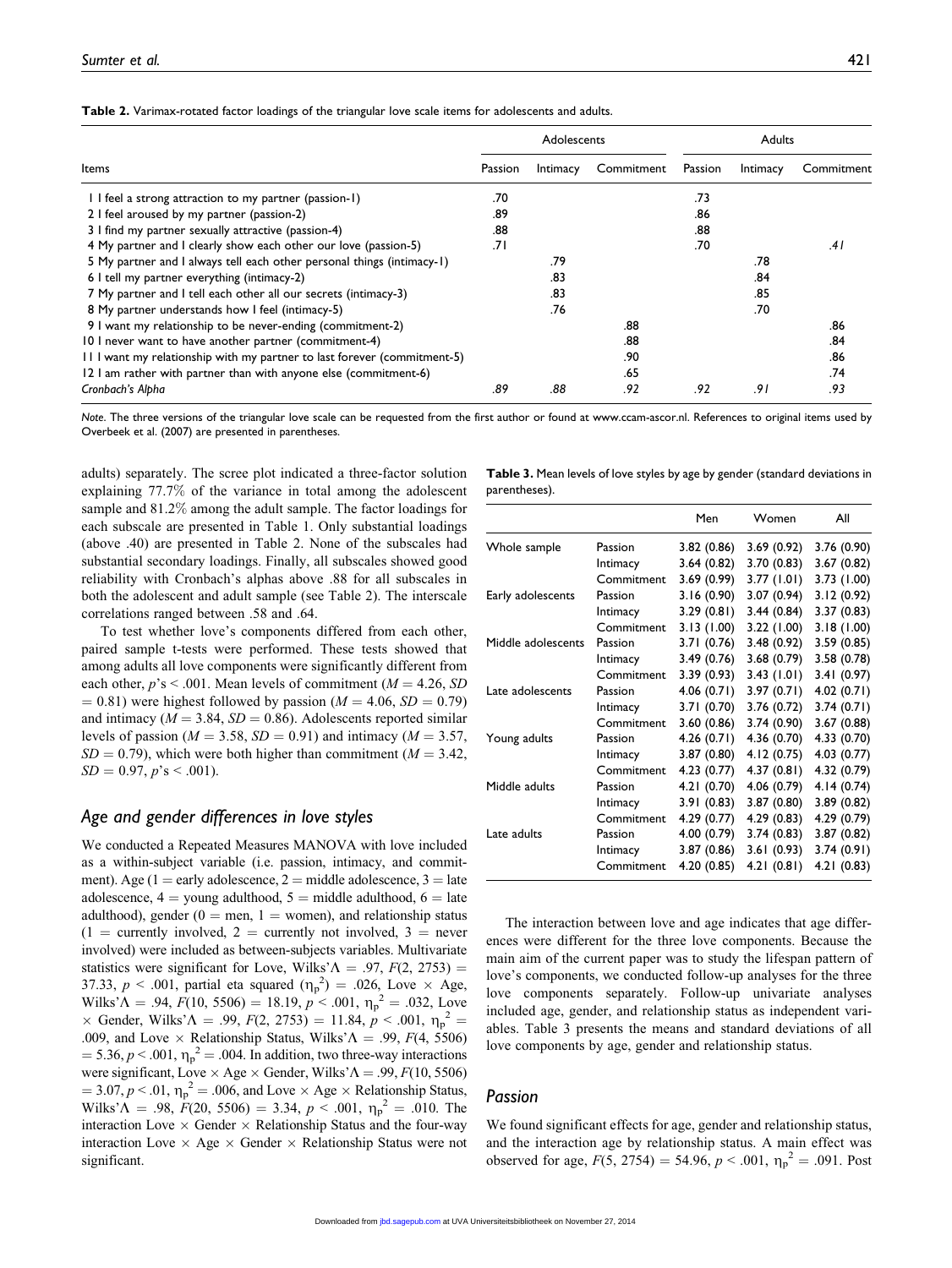

Figure 1. Age and relationship status differences in mean levels of passion (value range  $1 = not true$  at all to  $5 = very$  true).

hoc tests (Bonferroni corrected) revealed that in the adolescent sample all age groups differed significantly from each other ( $ps <$ .05), with the older adolescents reporting more passion. Hence, middle adolescents reported higher levels of passion than early adolescents, and late adolescents reported higher levels of passion than middle adolescents. Young adults reported more passion than all other age groups. Middle and late adults reported lower levels of passion compared to young adults, similar levels compared to late adolescents, and higher levels compared to early and middle adolescents (see Table 3). A main effect was also observed for gender, which indicated that men reported higher levels of passion than women did,  $F(1, 2754) = 18.44$ ,  $p < .001$ ,  $\eta_p^2 = .007$ . The age by gender interaction was not significant,  $F(5, 2754) = 0.86$ , ns. This means that in all age groups, men reported more passion that women.

A main effect was also observed for relationship status,  $F(2, 2754) = 59.85, p < .001, \eta_p^2 = .042$ ; all three groups differed significantly from each other ( $ps < .001$ ). Participants who were currently involved reported the most passion and those who had been involved earlier reported the least passion. Finally, the Age  $\times$  Relationship Status was significant,  $F(10, 2754) = 4.86$ ,  $p <$ .001,  $\eta_p^2 = .017$  (see Figure 1). Among participants who had never been romantically involved, age differences were limited; early adolescents reported less passion than all other age groups. Among participants who had been involved or were currently involved in a relationship, the overall pattern as discussed above was observed with young adults reporting the highest level of passion.

#### **Intimacy**

We found significant effects for age and relationship status, and for the interactions age by gender and age by relationship status. A main effect was observed for age,  $F(5, 2754) = 11.22, p < .001$ ,  $\eta_p^2$  = .020. Post hoc tests revealed that early and middle adolescents reported lower levels of intimacy than all other age groups  $(ps < .05)$ . Late adolescents reported lower levels of intimacy compared to young and middle adults. Furthermore, young and middle adults reported similar levels of intimacy, but both reported more intimacy than late adults (respectively,  $p < .05$ , and  $p < .10$ ). Thus, intimacy was highest among young adults and lower among middle and late adults (see Table 3).



Figure 2. Age and relationship status differences in mean levels of intimacy (value range  $1 =$  not true at all to  $5 =$  very true).

We found no gender main effect,  $F(1, 2754) = 0.00$ , but a significant Age  $\times$  Gender interaction,  $F(5, 2754) = 3.34, p < .01, \eta_p^2$  $= .006$ . Follow-up planned contrasts showed that in comparison to men, women reported more intimacy in age group 1 (early adolescence), 2 (middle adolescence), and 4 (young adulthood), and less intimacy in age group 6 (late adulthood). In age groups 3 (late adolescence) and 5 (middle adulthood) no significant differences between men and women were found (see Table 3).

A main effect was also observed for relationship status,  $F(2, 1)$ 2754) = 71.34,  $p < .001$ ,  $\eta_p^2 = .049$ ; all three groups differed significantly from each other ( $ps < .001$ ). Participants who were currently involved reported the most intimacy and those who had been involved in the past reported the least intimacy. Finally, the Age  $\times$  Relationship Status was significant,  $F(10, 2754) = 5.02$ ,  $p < .001$ ,  $\eta_p^2 = .018$ . Among the participants who had never been romantically involved age differences were limited; the older adults reported less intimacy than the adolescents and young adults (see Figure 2). Among participants who had been romantically involved or were currently involved the overall pattern as discussed above was observed, with young adults reporting more intimacy than both the early adolescents and the late adults.

#### **Commitment**

We found significant effects for age, relationship status, and the interactions age by relationship status and age by gender by relationship status. The main effect of age was significant for commitment,  $F(5, 2754) = 26.59, p < .001, \eta_p^2 = .046$ . Post hoc tests (Bonferroni corrected) revealed that in the adolescent sample all age groups differed significantly from each other ( $ps < .05$ ), with older adolescents reporting higher levels of commitment. In the adult sample, 18- to 88-year-olds, all age groups reported similar levels of commitment ( $ps > .05$ ). Thus, age differences in commitment are present throughout adolescence up to young adulthood. We found no gender main effect,  $F(1, 2754) = 0.31$ , ns, and no significant age by gender interaction,  $F(5, 2754) = 0.54$ , ns.

A main effect was also observed for relationship status,  $F(2, 1)$  $2754$ ) = 87.79, p < .001,  $\eta_p^2$  = .060; all groups differed significantly from each other ( $ps < .001$ ). Participants who were currently involved in a relationship reported the most commitment and those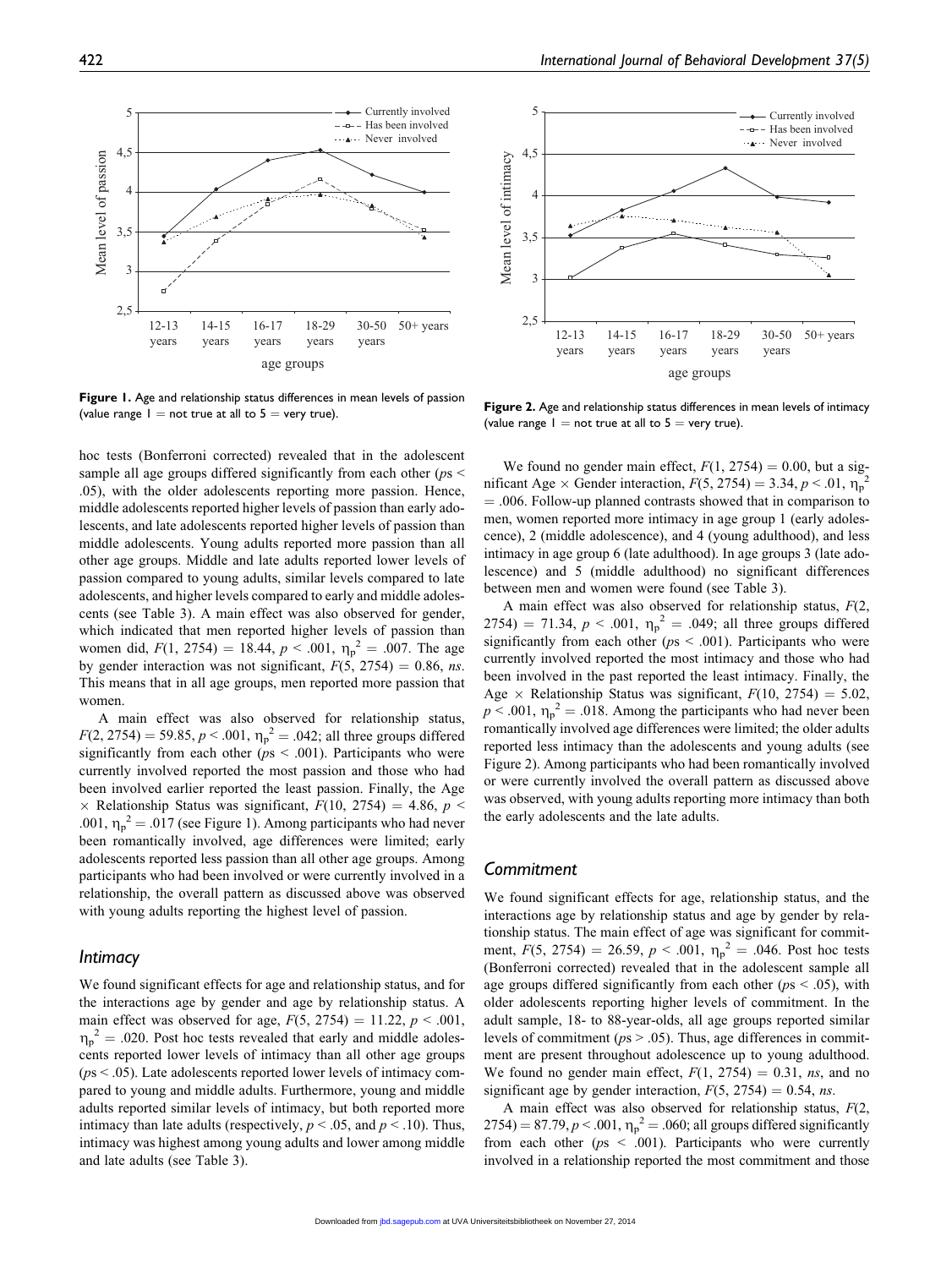

Figure 3. Age and relationship status differences in mean levels of commitment (value range  $1 =$  not true at all to  $5 =$  very true).

who had been romantically involved reported the least commitment. Finally, the Age  $\times$  Relationship Status was significant,  $F(10, 2754)$  $=$  4.92, p < .001,  $\eta_p^2 = .018$ , and the Age  $\times$  Gender  $\times$  Relationship status was significant,  $F(10, 2754) = 1.96, p < .05, \eta_p^2 = .007$ . Post hoc tests of the two-way interaction effect between Age  $\times$  Relationship Status showed a linear increase (polynomial contrast) in commitment across the lifespan among participants who were currently involved or who had been involved (see Figure 3). Commitment showed a linear decrease from young adulthood for participants who had never been romantically involved. We also investigated the three-way interaction in more detail by investigating the age pattern for each gender by relationship status combination. The overall Age  $\times$  Relationship Status pattern was replicated for men and women with one exception. Whereas women in late adulthood who had never been involved reported lower levels of commitment than women in young adulthood, no age differences were observed for men who had never dated.

#### **Discussion**

The current study investigated the dimensional structure and psychometric properties of the short version of the Triangular Love Scale (Overbeek et al., 2007). In addition, we investigated age and gender differences in love during adolescence and adulthood. Exploratory factor analyses confirmed the expected three-factor structure in both samples, and all subscales showed high internal consistency. The subscales showed moderate inter-correlations, which were less strong compared to studies with earlier versions of the scale (e.g. Hendrick & Hendrick, 1989). This suggests that the Triangular Love Scale, in its current form, more accurately represents the independent components of love.

Our results show that participants who were currently romantically involved reported the highest levels of passion, intimacy and commitment, and those who had been romantically involved in the past reported the lowest levels. We also find that adults reported higher levels of passion, intimacy, and commitment than adolescents. Age differences during adulthood were limited. Respondents in later adulthood reported slightly lower levels of passion and intimacy when compared to young adults. This age difference pattern, however, did not apply to participants who had never been romantically involved. It is not entirely clear why individuals who

have never been in a romantic relationship do not exhibit these age differences. It may be that this group represents a distinct set of individuals whose behaviors and beliefs do not generalize to individuals with romantic experience. Adults without romantic experience, for example, may have specific personality characteristics which inhibit them from forming romantic relationships (e.g. social anxiety). However, given that there were few adults without romantic experience in the sample, future research which includes a greater number of individuals without romantic experience could better elucidate these findings. It is also important to recognize that the age differences observed in the current study reflect cohort differences. Longitudinal research which includes a nuanced distinction between age groups in adulthood would provide an important validation and extension of these findings.

#### Passion

From a biological perspective, we expected that late adolescents would report higher levels of passion than early adolescents, while respondents in late adulthood would report lower levels of passion than younger adults (see respectively Dahl, 2004; Carstensen & Charles, 1999). In line with our expectations, levels of passion differed among all age groups from 12 to 29 years old. Young adults reported the highest levels of passion and early adolescents reported the lowest level of passion. Our study contradicts the qualitative results by Connolly et al. (1999), which revealed a decrease in passion between the ages of 9 and 14. This discrepancy may be due to methodological differences. Connolly et al. asked specifically how cross-sex friendships differed from romantic relationships. This might have primed the participants towards passion-related descriptions, because passion is more uniquely related to romantic relationships than intimacy and commitment.

Young adults also reported higher levels of passion than the older adult age groups. These results are in line with the idea that passion declines during adulthood (e.g. Falconi & Mullet, 2003). Although late adults reported lower levels of passion than young adults, all participants over 30 years of age reported relatively high levels of passion. These effects provide additional evidence that although passionate and erotic love diminish during the later stages of the lifespan (e.g. Grote & Frieze, 1998; Hatfield et al., 1984; Montgomery & Sorell, 1997), passion is still present at moderate to high levels in middle and late adults' romantic relationships.

#### **Intimacy**

With increasing age, participants reported more intimacy. In line with previous studies on intimacy-related constructs in the context of romantic relationships, age differences in intimacy were particularly strong during adolescence (e.g. Seiffge-Krenke, 2003). These findings can be understood in the light of psychosocial development. During this developmental stage adolescents develop their social skills and the instrumental view of relationships is replaced by an appreciation of the intimacy that relationships offer (Westenberg & Gjerde, 1999). Early adolescents' instrumental view of relationships reflects the idea that relationships can be practical – the people you have a relationship with can help you out, you can spend time together and do things together. In this stage they focus on what the other can do for them, whereas from late adolescence, a relationship is valuable because it allows you to share personal thoughts and feelings with another – you can connect with another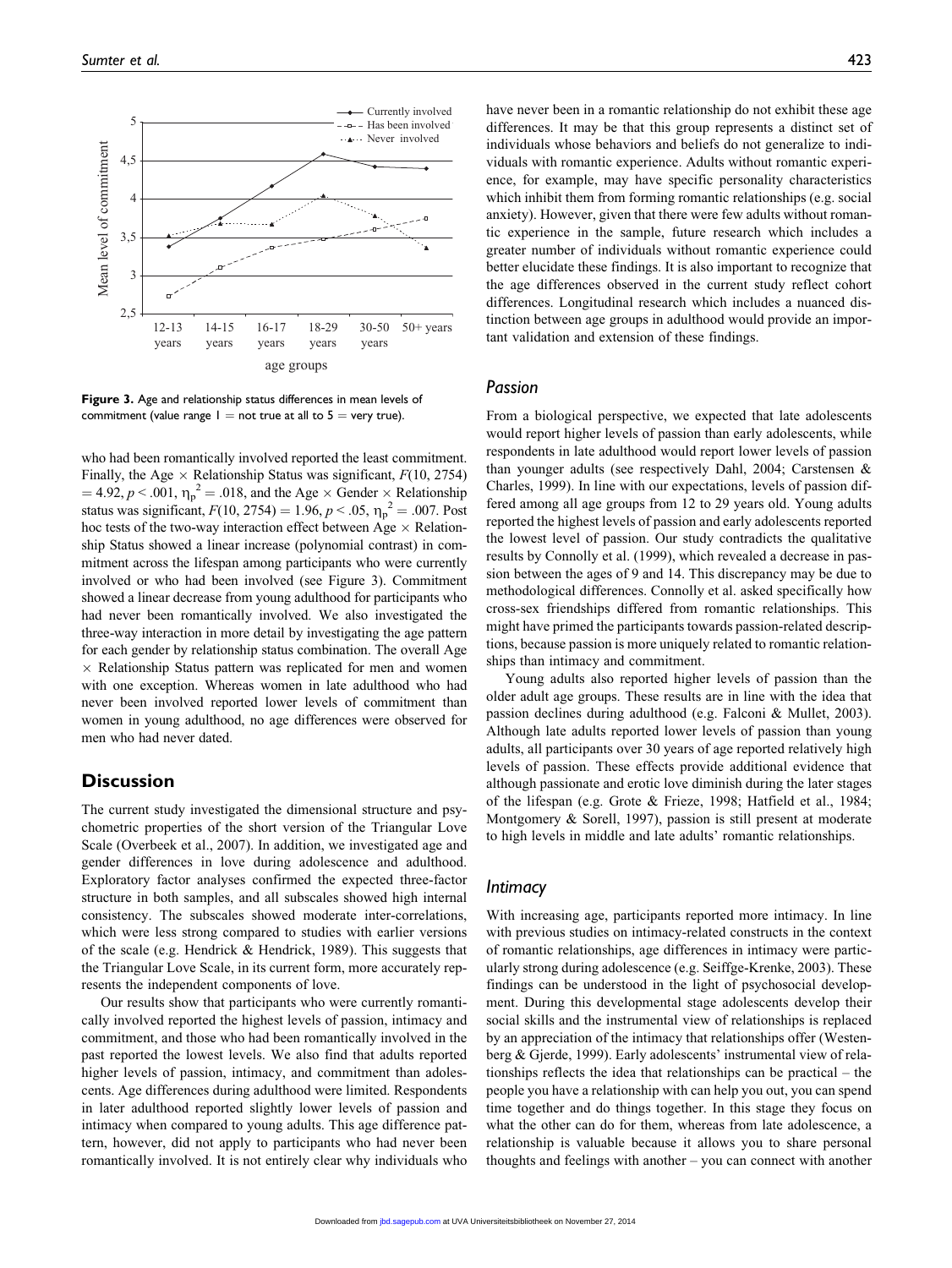and a relationship provides emotional support. From this point on the focus shifts to what partners in a relationship can mean to each other. These changes are likely to foster intimacy in romantic relationships. Finally, although middle and late adults reported slightly lower levels of intimacy than young adults, age differences in intimacy among participants aged 30 years and older were limited (cf. Reedy et al., 1981; Falconi & Mullet, 2003).

## **Commitment**

We theorized that commitment would become more important during adolescence as romantic relationships develop from casual to committed relationships (e.g. Gordon & Miller, 1984). In line with our expectation, late adolescents reported higher levels of commitment than early adolescents, and young adults reported even higher levels of commitment than late adolescents. However, in all adolescent age groups mean levels of commitment were high. Our results support the argument expressed by Diamond, Savin-Williams, and Dubé (1999) that 'adolescent romantic relationships involve a degree of mutual commitment frequently unappreciated by adults' (p. 200).

Although we expected that late adults would report the most commitment, in the current sample all adult age groups reported similar levels of commitment. This finding might be due to a ceiling effect as all adults reported very high levels of commitment (i.e. average scores around 4.25 on a scale ranging from 1 to 5).

#### Gender

Previous studies on gender differences in love perceptions among both adolescents and adults showed mixed results (e.g. Ahmetoglu et al., 2010; Connolly et al., 1999, Gao, 2001; Ha et al., 2010). Notably, all gender differences in the reported levels of passion, intimacy and commitment in our study were modest in size. Men reported higher levels of passion than women in all age groups, and lower levels of intimacy in some age groups. There were no gender differences in reported levels of commitment. When interpreting our gender differences it is important not to reify our findings, especially because the differences we observed were modest (e.g. Hyde, 2005; Wright, 1988). Following Wright (1988), it is important to stress that the gender differences reported in the manuscript should not be exaggerated. Overall, men and women seemed more similar than different in reported levels of passion, intimacy, and commitment. These limited gender differences are consistent with more recent views of gender differences in relationships that argue that similarities between men and women outnumber the differences (Marshall, 2010; Montgomery & Sorell, 1997). Thus, differences within sexes are bigger than differences between sexes.

Furthermore, gender is one between-person variable that is strongly related to other variables that might affect perceptions of love. For this reason, it is important that future research include possible confounding variables that may shed light on withingroup differences.

## Contextualizing love across the lifespan

Our findings need to be seen in the context of several limitations. Although age and gender are important predictors of love, several other variables might moderate the main effects of age and gender. For instance, religiosity is negatively related to love styles where passion dominates (Montgomery & Sorell, 1997). Thus, age differences might be more pronounced in secular than in religious countries. Although age differences might be less pronounced when controlling for different variables, studies have also shown that age differences in love are robust. For example, Ahmetoglu, Swami, and Chamorro-Premuzic (2010) showed that the effect of age on reported passion, intimacy, and commitment remained significant even after controlling for Big 5 personality traits.

In addition, not only should future studies include multiple explanatory variables, but we also need to investigate love in a broader social context. Romantic relationships are one type of many relationships that people develop. Future research should pay more attention to how love relates to other important relationships during the lifespan, such as family relationships and friendships. These kin and non-kin relationships can predict the quality of one's romantic relationships (e.g. Seiffge-Krenke, 2003). It is also interesting to investigate whether during adolescence those who report high levels of intimacy in romantic relationships also show more intimacy in their peer or parent relationships. Looking at the interplay between different relationships will broaden our understanding of love.

Finally, a thorough lifespan approach will help us better understand the observed age differences. Thus, future studies should use proximal measures of maturation, motivations, life experiences and social context that can be seen as the underlying mechanisms of age-related changes in perceptions of love (e.g. Fingerman & Lang, 2004). These measures allow us to better understand whether the observed age differences in three components of love reflect developmental changes. Furthermore, within age group differences might be related to life events, like getting married, children, sickness and stress.

In conclusion, the current results have shown that the short version of the Triangular Love Scale is a valid instrument to study love throughout the lifespan. Our study provided several important insights in age differences in love. All components of love became more prominent from adolescence to young adulthood, and commitment became the primary component within adult's conceptions of love. More specifically, having romantic experiences seems to be an important learning experience. Overall, gender differences with regard to intimacy, passion and commitment were modest. Finally, it is apparent that research should reflect the multidimensionality of love. Therefore, future studies should test the differential effect of passion, intimacy and commitment on outcome variables of interest, e.g. relational satisfaction and well-being.

#### Funding

We would like to thank the Netherlands Organization for Scientific Research [NWO] for providing support for this study.

#### Note

1. Adolescent: 12–17 years of age; Adult: 18 years of age or older.

#### **References**

- Acevedo, B. P., & Aron, A. (2009). Does a long-term relationship kill romantic love? Review of General Psychology, 13, 59–65. doi: 10. 1037/a0014226.
- Ahmetoglu, A., Swami, V., & Chamorro-Premuzic, T. (2010). The relationship between dimensions of love, personality, and relationship length. Archives of Sexual Behavior, 39, 1181–90. doi: 10.1007/ s10508-009-9515-5.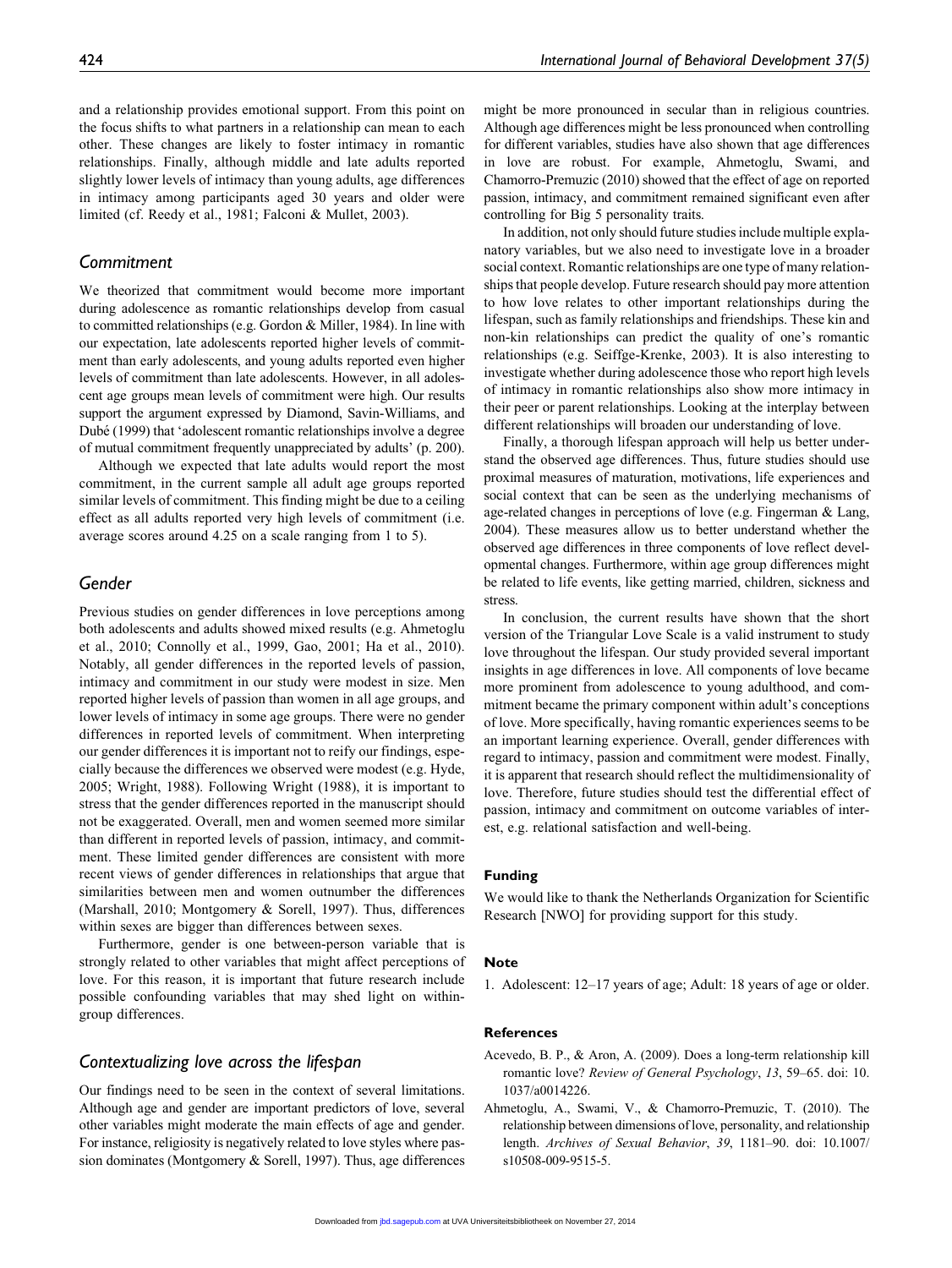- Arnett, J. J. (2000). Emerging adulthood: A theory of development from the late teens through the twenties. American Psychologist, 55, 469–480. doi: 10.1037/0003-066X.55.5.469.
- Beigel, H. (1951). Romantic love. American Sociological Review, 16, 236–334. [http://www.jstor.org/stable/2087605.](http://www.jstor.org/stable/2087605)
- Berscheid, E. (2010). Love in the fourth dimension. Annual Review of Psychology, 61, 1–25.
- Buhrmester, D., & Furman, F. (1987). The development of companionship and intimacy. Child Development, 58, 1101–1113. doi: 10.2307/ 1130550.
- Carstensen, L. L., & Charles, S. T. (1999). Emotion in the second half of life. Current Directions in Psychological Science, 7, 144–149. doi: 10.1111/1467-8721.ep10836825.
- Carstensen, L. L., Isaacowitz, D. M., & Charles, S. T. (1999). Taking time seriously: A theory of socioemotional selectivity. American Psychologist, 54, 165–181. doi: 10.1023/A%3A1024569803230.
- CBS (2009). Statline. Voorburg/Heerlen: Centraal Bureau voor de Statistiek (<http://statline.cbs.nl>).
- Collins, W. A. (1997). Relationships and development during adolescence: Interpersonal adaptation to individual change. Personal Relationships, 4, 1–14. doi: 10.1111/j.1475-6811.1997.tb00126.x.
- Collins, W. A. (2003). More than a myth: The developmental significance of romantic relationships during adolescence. Journal of Research on Adolescence, 13, 1–24. doi: 10.1111/1532-7795. 1301001.
- Collins, W. A., Welsh, D. P., & Furman, W. (2009). Adolescent romantic relationships. Annual Review of Psychology, 60, 631–652. doi: 10.1146/annurev.psych.60.110707.163459.
- Connolly, J. A., Craig, W., Goldberg, A., & Pepler, D. (1999). Conceptions of cross-sex friendships and romantic relationships in early adolescence. Journal of Youth and Adolescence, 28, 481–494. doi: 10.1023/A:1021669024820.
- Connolly, J. A., & Goldberg, A. (1999). Romantic relationships in adolescence: The role of friends and peers in their emergence and development. In W. Furman, B. Bradford Brown and C. Feiring (Eds.), The Development of Romantic Relationships in Adolescence (pp. 266–290). New York: Cambridge University Press.
- Cyranowski, J., & Frank, E. (2000). Adolescent onset of the gender difference in lifetime rates of major depression. Archives of General Psychiatry, 57, 21–27. doi: 10.1001/archpsyc.57.1.21.
- Dahl, R. E. (2004). Adolescent brain development: A period of vulnerabilities and opportunities. Annals of the New York Academy of Sciences, 1021, 1–22. doi: 10.1196/annals.1308.001.
- Deaux, K., & Major, B. (1987). Putting gender into context: An interactive model of gender related behavior. Psychological Review, 94, 369–389. doi: 10.1037/0033-295X.94.3.369.
- Diamond, L. M., Savin-Williams, R. C., & Dubé, E. M. (1999). Sex, dating, passionate friendships, and romance: Intimate peer relations among lesbian, gay, and bisexual adolescents. In W. Furman, C. Feiring and B. B. Brown (Eds.), Contemporary perspectives on adolescent romantic relationships (pp. 175–210). New York: Cambridge University Press.
- Dindia, K., & Allen, M. (1992). Sex differences in self-disclosure: A meta-analysis. Psychological Bulletin, 112, 106–124. doi: 10. 1037/0033-2909.112.1.106.
- Duffy, S., & Rusbult, C. E. (1986). Satisfaction and commitment in homosexual and heterosexual relationships. Journal of Homosexuality, 12, 1–23. doi: 10.1300/J082v12n02\_01.
- Falconi, A., & Mullet, E. (2003). Cognitive algebra of love through the adult life. International Journal of Aging and Human Development, 57, 277–292. doi: 10.2190/NPQH-MDLX-F48U-AA35.
- Fehr, B. (2001). The status of theory and research on love and commitment. In G.J.O. Fletcher and M.S. Thomas (Eds.), Blackwell handbook of social psychology: Interpersonal processes (pp. 331–356). Oxford: Blackwell.
- Feiring, C. (1996). Concepts of romance in 15-year-old adolescents. Journal of Research on Adolescence, 6, 181–200. Retrieved from Academic Search Premier, EBSCOhost.
- Fingerman, K. L., & Lang, F. (2004). Coming together: A lifespan perspective on personal relationships. In F. Lang and K. L. Fingerman (Eds.), Growing together: Personal relationships across the lifespan (pp. 1–23). New York: Cambridge University Press.
- Formica, M. J. (2009). Gender differences, sexuality, and emotionality. Psychology Today. Retrieved 23 January 2013 [\(http://www.psycho](http://www.psychologytoday.com)[logytoday.com\)](http://www.psychologytoday.com).
- Galotti, K. M., Kozberg, S. F., & Appleman, D. (1990). Younger and older adolescents' thinking about commitments. Journal of Experimental Child Psychology, 50, 324–339. doi: 10.1016/0022-0965 (90)90073-H.
- Gao, G. (2001). Intimacy, passion and commitment in Chinese and US American romantic relationships. International Journal of Intercultural Relations, 25, 329–342. doi: 10.1016/S0147-1767(01)00007-4.
- Gordon, M., & Miller, R. L. (1984). Going steady in the 1980s: Exclusive relationships in six Connecticut high schools. Sociology and Social Research, 68, 463–479.
- Grote, N. K., & Frieze, I. H. (1998). Remembrance of things past: Perceptions of marital love from its beginnings to the present. Journal of Social and Personal Relationships, 15, 91–109. doi: 10.1177/ 0265407598151006.
- Ha, T., Overbeek, G., de Greef, M., Scholte, R. H. J., & Engels, R. C. M. E. (2010). The importance of relationships with parents and best friends for adolescents' romantic relationship quality: Differences between indigenous and ethnic Dutch adolescents. International Journal of Behavioral Development, 34, 121–127. doi: 10.1177/ 0165025409360293.
- Hatfield, E., & Rapson, R. L. (1994). Love and intimacy. Encyclopedia of Mental Health, 2 (pp. 583–592.) New York: Academic Press.
- Hatfield, E., & Sprecher, S. (1986). Measuring passionate love in intimate relations. Journal of Adolescence, 9, 383–410.
- Hatfield, E., Traupmann, J., & Sprecher, S. (1984). Older women's perceptions of their intimate relationships. Journal of Social and Clinical Psychology, 2, 108–124. doi: 10.1521/jscp.1984.2.2.108.
- Hazan, C., & Shaver, P. (1987). Romantic love conceptualized as an attachment process. Journal of Personality and Social Psychology, 52, 511–524. doi: 10.1037/0022-3514.52.3.511.
- Hendrick, C., & Hendrick, S. S. (1986). A theory and method of love. Journal Personality and Social Psychology, 50, 392–402. doi: 10. 1037/0022-3514.50.2.392.
- Hendrick, C., & Hendrick, S. S. (1989). Research on love: Does it measure up? Journal of Personality and Social Psychology, 56, 784–794. doi: 10.1037/0022-3514.50.2.392.
- Hendrick, S. S., & Hendrick, C. (2002). Linking romantic love with sex: Development of perceptions of love and sex scale. Journal of Social and Personal Relationships, 19, 361–378. doi: 10.1177/ 0265407502193004.
- Hyde, J. S. (2005). The gender similarities hypothesis. American Psychologist, 60, 581–592. doi: 10.1037/0003-066X.60.6.581.
- Knox, D. Jr. (1970). Conceptions of love at three developmental levels. Family Coordinator, 19, 151–156.
- Langeslag, S. J. E., Muris, P., & Franken, I. H. A. (2012). Measuring romantic love: Psychometric properties of the infatuation and attachment scales. Journal of Sex Research, iFirst.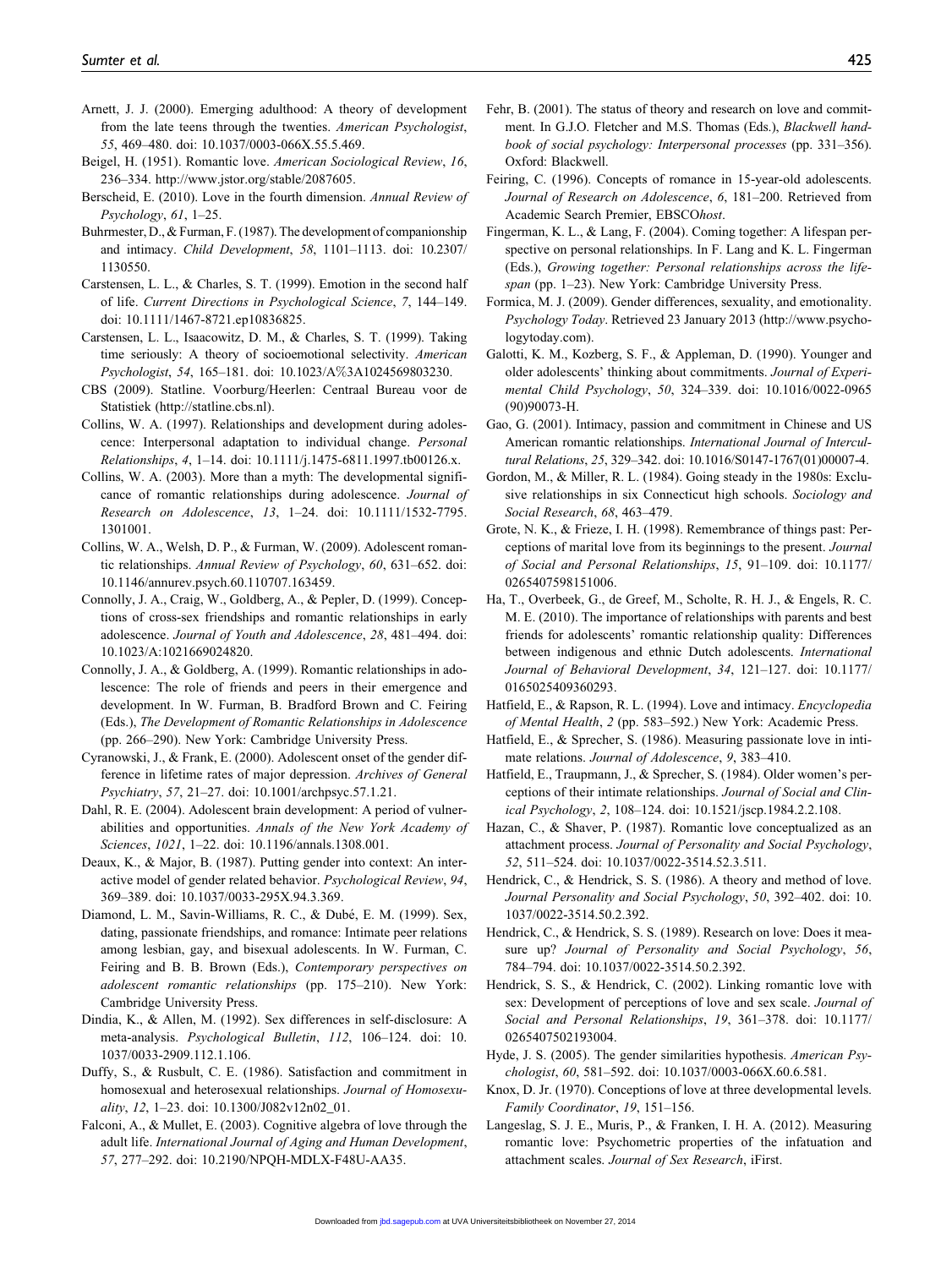- Lemieux, R., & Hale, J. L. (1999). Intimacy, passion, and commitment in young romantic relationships: Successfully measuring the triangular theory of love. Psychological Reports, 85, 497–503. doi: 10. 2466/pr0.1999.85.2.497.
- Levesque, R. (1993). The romantic experiences of adolescents in satisfying love relationships. Journal of Youth and Adolescence, 22, 219–251.
- Luong, G., Charles, S., & Fingerman, K. L. (2011). Better with age: Social relationships across adulthood. Journal of Personal and Social Relations, 28, 9–23. doi: 10.1007/BF01537790.
- Maccoby, E. E. (1998). Gender as a social category. Developmental Psychology, 24, 755–765. doi: 10.1037/0012-1649.24.6.755.
- Marshall, T. C. (2010). Gender, peer relations, and intimate romantic relationships. In J. C. Chrisler and D. R. McCreary (Eds.), Handbook of gender research in psychology, Volume 2: Gender research in social and applied psychology (pp. 281–310). New York: Springer.
- McCrae, R. R., Costa, P. T. Jr., de Lima, M. P., Simoes, A., Ostendorf, F., Angleitner, A., MaruSic, I., Bratko, D., Caprara, G. V., Barbaranelli, C., Chae, J.-H., & Piedmont, R. L. (1999). Age differences in personality across the adult life span: Parallels in five cultures. Developmental Psychology, 35, 466–477. doi: 10.1037/0012- 1649.35.2.466.
- Meeks, B. S., Hendrick, S. S., & Hendrick, C. (1998). Communication, love and relationship satisfaction. Journal of Social and Personal Relationships, 15, 755–73. doi: 10.1177/0265407598156003.
- Montgomery, M. J., & Sorell, G. T. (1997). Differences in love attitudes across family life stages. Family Relations, 46, 55–61. doi: 10.2307/ 585607.
- Neto, F. (2012). Perceptions of love and sex across the adult life span. Journal of Social and Personal Relationships, 29, 760–775.
- Oliver, M. B., & Hyde, J. S. (1993). Gender differences in sexuality: A meta-analysis. Psychological Bulletin, 114, 29–51. doi: 10.1037/ 0033-2909.114.1.29.
- Overbeek, G., Ha, T., Scholte, R., de Kemp, R., & Engels, R. (2007). Brief report: Intimacy, passion, and commitment in romantic relationships – Validation of a 'triangular love scale' for adolescents. Journal of Adolescence, 30, 523–528. doi: 10.1016/j.adolescence. 2006.12.002.
- Reedy, M. N., Birren, J. E., & Schaie, K. W. (1981). Age and sex differences in satisfying love relationships across the adult lifespan. Human Development, 24, 52–66. doi: 10.1159/000272625.
- Rose, A., & Rudolph, K. D. (2006). A review of sex differences in peer relationship processes: Potential trade-offs for the emotional and behavioral development of girls and boys. Psychological Bulletin, 132, 98–131. doi: 10.1037/0033-2909.132.1.98.
- Rubin, Z. (1970). Measurement of romantic love. Journal of Personality and Social Psychology, 16, 265–273.
- Rusbult, C. E., Olsen, N., Davis, J. L., & Hannon, P. A. (2001). Commitment and relationship maintenance mechanisms. In J. Warvey and A. Wenzel (Eds.), Close romantic relationships: Maintenance

and enhancement (pp. 87–115). Mahway, NJ: Lawrence Erlbaum Associates.

- Schoenfeld, E. A., Bredow, C. A., & Huston, T. L. (2012). Do men and women show love differently in marriage? Personality and Social Psychological Bulletin, 38, 1396–1409. doi: 10.1177/014616721 2450739.
- Seiffge-Krenke, I. (2003). Testing theories of romantic development from adolescence to young adulthood: Evidence of a developmental sequence. International Journal of Behavioral Development, 27, 519–531. doi: 10.1080/01650250344000145.
- Shulman, S., & Scharf, M. (2000). Adolescent romantic behaviors and perceptions: Age and gender-related differences and their links with family and peer relationships. Journal of Research on Adolescence, 10, 99–118. doi:10.1207/SJRA1001\_5.
- Shulman, S., Walsh, S. D., Weisman, O., & Schelyer, M. (2009). Romantic contexts, sexual behavior, and depressive symptoms in adolescent males and females. Sex Roles, 61, 850–863. doi: 10. 1007/s11199-009-9691-8.
- Signorella, M. L., & Cooper, J. E. (2011). Relationship suggestions from self-help books: Gender stereotyping, preferences, and context effects. Sex Roles, 65, 371–382. doi: 10.1007/s11199-011-0023-4.
- Sprecher, S., & Fehr, B. (2006). Enhancement of mood and self-esteem as a result of giving and receiving compassionate love. Current Research in Social Psychology, 11, 227–242.
- Steinberg, L., Cauffman, E., Woolard, J., Graham, S., & Banich, M. (2009). Are adolescents less mature than adults? Minors' access to abortion, the juvenile death penalty, and the alleged APA 'flipflop'. American Psychologist, 64, 583–594. doi: 10.1037/a0014763.
- Sternberg, R. (1986). A triangular theory of love. Psychological Review, 93, 119–135. doi: 10.1037//0033-295X.93.2.119.
- Sternberg, R. (1997). Construct validation of a triangular love scale. European Journal of Social Psychology, 27, 313–335. doi: 10.1002/ (SICI)1099- 0992(199705)27:3<313: AID-EJSP824>3.0.CO;2-4.
- Tanner, J. L., Arnett, J. J., & Leis, J. A. (2009). Emerging adulthood: Learning and development during the first stage of adulthood. In M. C. Smith and N. DeFrates-Densch (Eds.), Handbook of Research on Adult Development and Learning (pp. 34–67). New York: Routledge.
- Underwood, M. K., & Rosen, L. H. (2009). Gender, peer relations, and challenges for girlfriends and boyfriends coming together in adolescence. Psychology of Women Quarterly, 33, 16–20. doi: 10.1111/j. 1471-6402.2008.01468.x.
- Westenberg, P. M., & Gjerde, P. F. (1999). Ego development during the transition from adolescence to young adulthood: A nine-year longitudinal study. Journal of Research in Personality, 33, 233–252.
- Winch, R. F. (1952). The modern family. New York: Holt.
- Wright, P. H. (1988). Interpreting research on gender differences in friendship: A case for moderation and a plea for caution. Journal of Social and Personal Relationships, 5, 367–373. doi: 10.1177/ 0265407588053006.